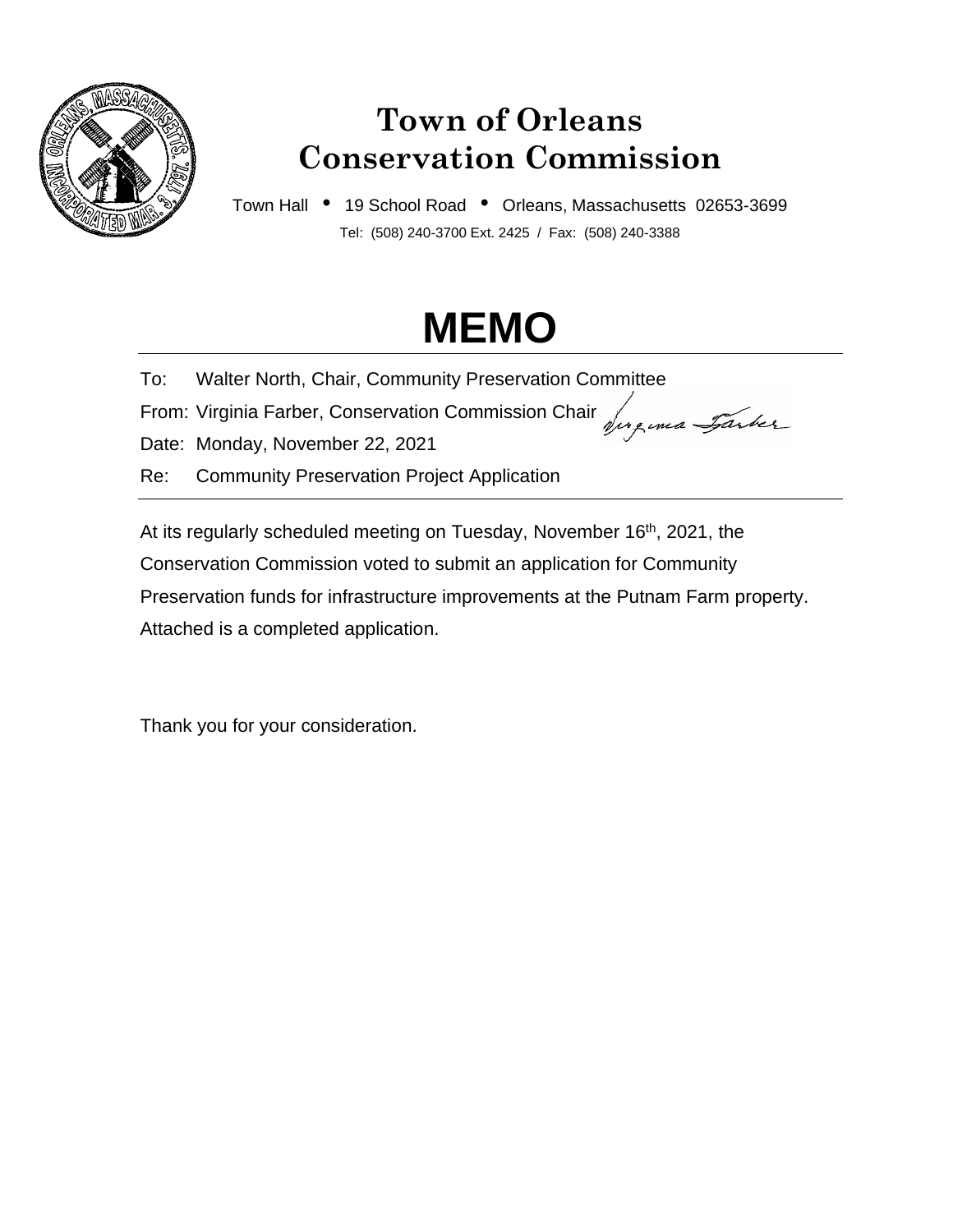

## Town of Orleans

19 School Road Orleans Massachusetts 02653-3699 Telephone (508) 240-3700 – Fax (508) 240-3388

### **COMMUNITY PRESERVATION PROJECT APPLICATION**

**Project Title: Putnam Farm Agricultural Restoration**

**Submission Date: November 19, 2021** 

**Applicant** *(Town)***: Orleans Conservation Commission Address: 19 School Road - Orleans, MA - 02653**

**Co-Applicant, if any** *(note if Town, individual or non-profit)***: Address:** 

**Project Contact Person: Rick Francolini – Community Volunteer; Drusy Henson - Orleans Conservation Commission Telephone: 917-699-8738 E-mail: rick\_francolini@yahoo.com**

**Federal Tax Identification Number (if non-profit):** 

**Project purpose** *(Check all that apply)***:**

 **TE Space THISTORY SERVISTEES EXAMPLE SPACE SERVISTEES ASSESSED ASSESSED AT A SPACE SPACE SPACE SPACE SPACE SPACE SPACE SPACE SPACE SPACE SPACE SPACE SPACE SPACE SPACE SPACE SPACE SPACE SPACE SPACE SPACE SPACE SPACE SPACE** 

**Project Location/Address: Putnam Farm – 237 Rock Harbor Road – Orleans, MA - 02653**

**Community Preservation Funding Request: TBD and not to exceed \$75K. Details in attached spreadsheet.**

**Brief Project Summary, Including Justification of Project Category Checked Above:** 

**This is a request to fund infrastructure investments that will enable Putnam Farm to achieve the agricultural objectives outlined in the Orleans Conservation Commission Putnam Farm Management Plan. These enhancements will provide the water and power needed to service approximately three acres of agricultural fields.**

**Agriculture is a primary form of passive recreation for which the Putnam property was acquired and outdoor, recreational, infrastructure enhancements are eligible for Community Preservation Grant funding. Putnam Farm's agricultural expansion has also made it an increasingly-popular destination for both walkers and bikers alike thanks, in part, to its adjacency to the Cape Cod Rail Trail. All requested funding will be invested to optimize the usefulness of this conservation land as an outdoor, passive recreation destination.**

**Please attach the following information with all applications:**

- **Detailed Narrative:** A complete and detailed description of the project including goals and objectives, consistency with Community Preservation Act goals, compatibility with the Orleans Community Preservation Plan and the Orleans Comprehensive Long Range Plan, and relevance to the community and its needs.
- **Action Plan and Timeline:** Note the estimated dates for project commencement and completion and list (with an explanation) all action and steps that will be required for project completion, including any legal requirements or any impediments to implementation.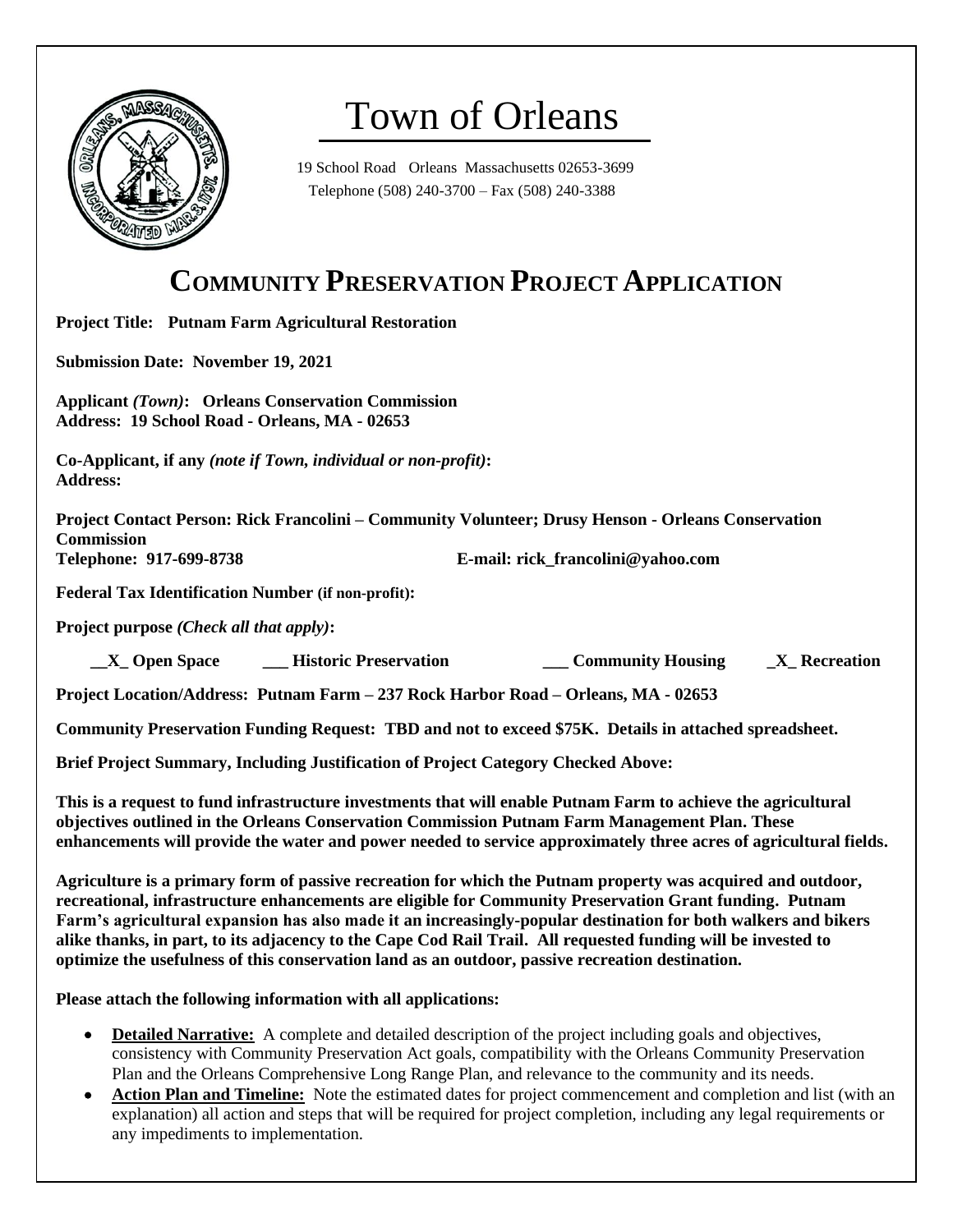• **Financial Data:** Provide financial information for the project including total cost, additional revenue sources (public, private, in-kind, volunteer time and services), basis for the fiscal estimates and any other fiscal details currently available. Applicants are encouraged to submit more than one quotation from potential contractors.

## **GUIDELINES FOR PROJECT SUBMISSION**

Please submit **one paper copy** of the application materials to the Community Preservation Committee, c/o Town Administrator, Town of Orleans, 19 School Road, Orleans, MA 02653 by Nov. 22, 2021. **Applicants must also email complete applications in PDF** to Jennifer Fountain, Administrative Assistant, at [genuinejenfountain@gmail.com.](mailto:genuinejenfountain@gmail.com) A single PDF file which appends materials described in item 3 to the application form is preferred.

- 1. Applications must be received by Monday, November 22 to be considered for recommendation at the Annual Town Meeting.
- 2. Funds will be available on July  $1<sup>st</sup>$  following the Annual Town Meeting.
- 3. Applicants may include any maps, diagrams, and/or photographs pertaining to the project. Letters of Support for the project from community organizations or other sources may also be submitted.
- 4. The Community Preservation Committee may require additional (or more detailed) information or further clarification to a submitted application.
- 5. Prior to submission of funding applications, applicants should review the Community Preservation Act (MGL, Chapter 44B, through the Community Preservation Coalition Web site), the Orleans Community Preservation Plan and the Orleans Community Preservation Bylaw, copies of which are available on the Town Web site at [https://www.town.orleans.ma.us/community-preservation-committee.](https://www.town.orleans.ma.us/community-preservation-committee) Nonprofit organizations applying for historic preservation funds for historic structures should obtain a sample copy of an acceptable historic preservation deed restriction (available from the Town Administrator's office) since this type of document will be required. Applicants other than the Town of Orleans should also obtain a sample copy of the Agreement with the Town of Orleans that all successful nonprofit applicants will be required to sign. Please contact the Administrative Assistant by email with any questions.
- 6. Eligible projects must address one or more of the uses outlined in the Community Preservation Act, Sections 2 and 5 (2), as follows:

#### **Open Space**

Acquisition, creation and preservation of land to protect existing water supply/aquifer areas, agricultural and forest land, coastal lands, frontage to inland water bodies, wildlife habitat, nature preserves and scenic vistas.

#### **Community Housing**

Acquisition, creation, preservation and support of community housing defined as housing for low and moderate income individuals and families, including low and moderate income senior housing. The Community Preservation Committee is required to recommend, wherever possible, the reuse of existing buildings or construction of new buildings on previously developed sites.

#### **Historic Preservation**

Acquisition, restoration, rehabilitation and restoration of historic structures and landscapes that have been determined by the local historic preservation commission to be significant in the history, archeology, architecture or culture of the Town or that are listed on the State Register of Historic Places.

#### **Recreation**

Acquisition, creation, preservation, rehabilitation and restoration of land for active and passive recreational uses, including land for community gardens, trails and noncommercial youth and adult sports and the use of land as a park, playground or athletic field and for preservation and restoration of recreational facilities.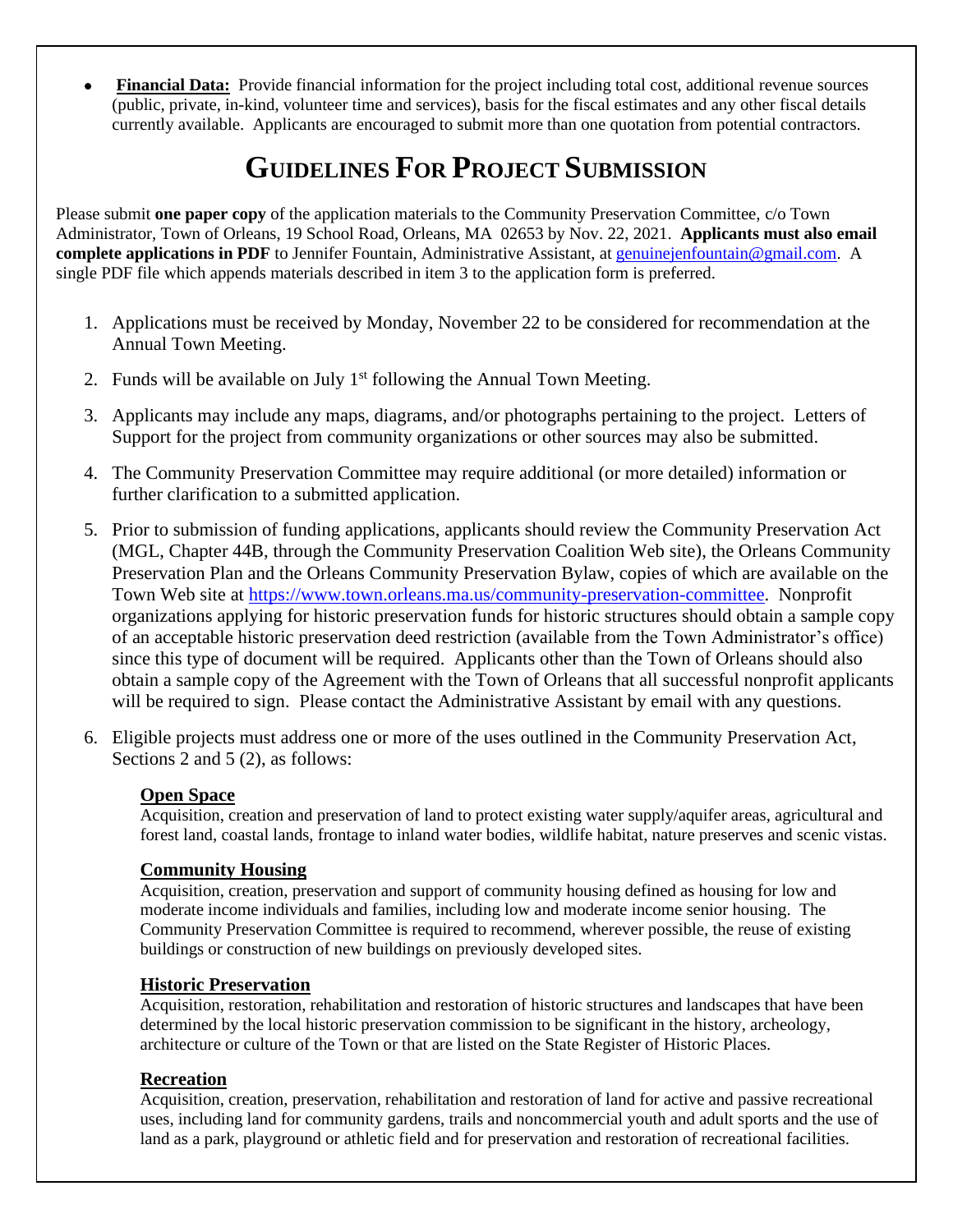(Community Preservation funds cannot be used for a stadium, gymnasium or similar structure or for the acquisition of artificial turf for athletic fields.)

*Sept 10, 2021*

#### **Putnam Farm Agricultural Restoration**

#### **Detailed Narrative and Alignment with Published Community Objectives**

Putnam Farm is a fourteen-acre parcel of conservation land purchased by the Town of Orleans in 2010. A portion of the property had previously been utilized as farmland and the intent upon purchase was to restore some of the land for agricultural use. The Orleans Conservation Commission Management Plan, outlining that vision, is excerpted below.

There are currently five plot holders managing individual plots of about 3,900 square feet each, for a total of about one-half acre. Based upon recent mapping exercises with the Town's Conservation Agent, Putnam has the potential to support approximately three acres of farmland once the needed infrastructure is created.

Although there are currently just five plot holders, Putnam's impact on the community reaches far beyond these five individuals. Three of the five growers are providing freshly-grown produce at the Orleans Farmers Market – a market that had a record summer season with weekly attendance sometimes exceeding 1,000 visitors. Demand for locally-grown produce continues to outpace supply, and Putnam's growers are helping close the gap. The other two plot holders grow for and with family members and friends.

During the past year, recreational use at Putnam has included well-attended visits with the Orleans Conservation Trust and Mass Audubon. Students have also made the rounds both formally and informally. Dog walkers, bikers, and nature lovers are frequent visitors to the property, and its proximity to the rail trail provides easy access for all.

Demand for plots is strong and has driven fresh momentum for additional restoration. Two new plots were created earlier this year and were awarded to growers who will start in the spring of 2022. Five more plots were approved for restoration this past September and tree removal is currently under way. Prep work will continue through early next year with new plot holders assigned some time in 2022. Thirteen "hopefuls" are currently on the waiting list and as the word gets out, the list continues to grow.

Although irrigation for existing plots is provided by a town-managed connection to municipal water, careful consideration has been given to how the growing demand for irrigation should be met. Prior to the Town's acquisition, Putnam was irrigated with well water, and re-establishing well water is called for in the Management Plan. The Conservation Commission recently decided to support the change to well water – a decision that was formally endorsed by the Agriculture Council and informally recommended by the Town's water department.

A potential design for the well-driven irrigation system – and a suggested conservation plan - is being provided at no charge by the Natural Resource Conservation Service (NRCS). The NRCS is a division of the US Department of Agriculture which offers science-based solutions to help farmers conserve soil, water, air, and other natural resources. Our ability to leverage their conservation-driven expertise should be a benefit to the land while also reducing the expenses associated with this restoration. No funds for this project are included in this application.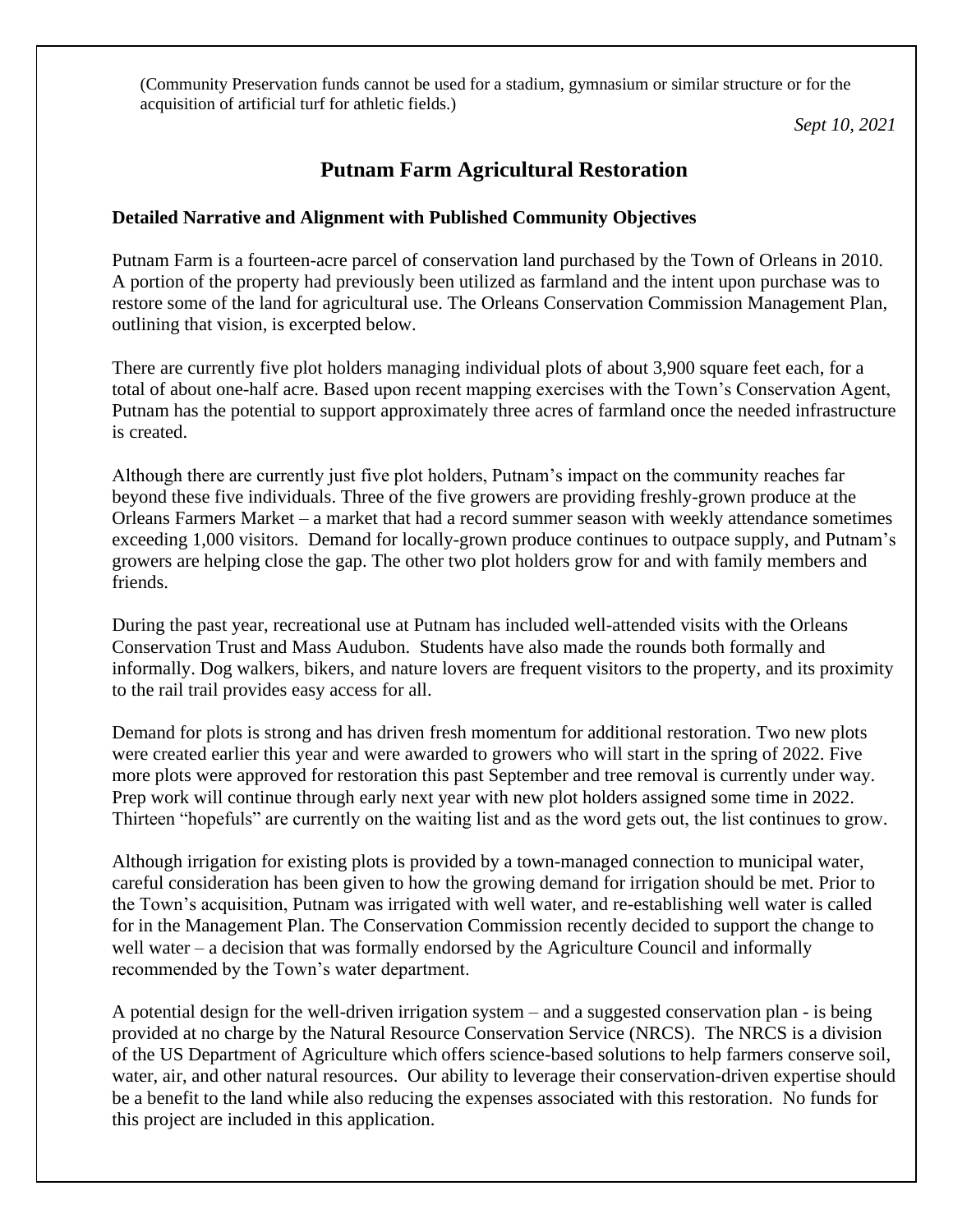Reactivating the well will require the reactivation of electricity which is also called for in the Management Plan. Eversource has provided preliminary pricing for connectivity but there are still decisions to be made regarding the installation of transmission lines. Underground burial is one option, pole installation is another and a combination of the two is yet another. Town Conservation Agent John Jannell is currently assessing the details associated with each so that the Conservation Commission can be provided with the details necessary to make their final recommendation.

Currently, plot holders are charged an annual "user fee" of \$500, which has been assessed to cover the cost of municipal water. Going forward, the user fee will remain in place and be applied to the cost of electricity instead. Any surplus realized will be earmarked for maintenance and investment expenses associated with the management of Putnam Farm.

Water is currently provided seasonally but there is interest in considering the potential of making it available year round. This would enable four-season growing for plot holders interested in doing so. It would also optimize Putnam's agricultural potential. The current municipal water infrastructure does not allow for this option but once well water is installed, the possibility will exist. To be clear, this grant submission **does not** include a request for year-round water, **nor** does it request the irrigation pipeline infrastructure that would be associated with that decision. For now, the priority is to re-establish the water and the power so that the **current** agricultural offerings at Putnam Farm can be maximized. However, a frost-free hydrant will be installed at the well head to provide limited year-round water.

Putnam Farm has rapidly evolved into a multi-generational destination attracting both growers and nongrowers alike. An investment in both water and power will enable its agricultural potential to be maximized. The attached spreadsheet provides the details of this request and will be completed in time for full consideration by the Community Preservation Committee.

The Conservation Commission is eager to maintain the momentum that's been established at Putnam and thanks you for your commitment to this process and for your consideration of this initiative.

#### *The following excerpts have been provided to illustrate alignment with published community objectives:*

#### **Orleans Comprehensive Plan – Amended 2006:**

Section 11-2: Open Space and Recreation – Goals & Policies

*"Management plans should be created and maintained for all open space land under Town stewardship"*

**Town of Orleans - Conservation, Recreation and Open Space – Published 2016** Section 9: Five-Year Action Plan - Conservation Objectives and Actions

*"Utilize administrative skills and efforts to manage existing resources more effectively" "Continue to promote community gardens at Putnam Farm" "Work with interested citizens"*

#### **Putnam Farm Land Management Plan – Published 2010** Section 1-1: Property Description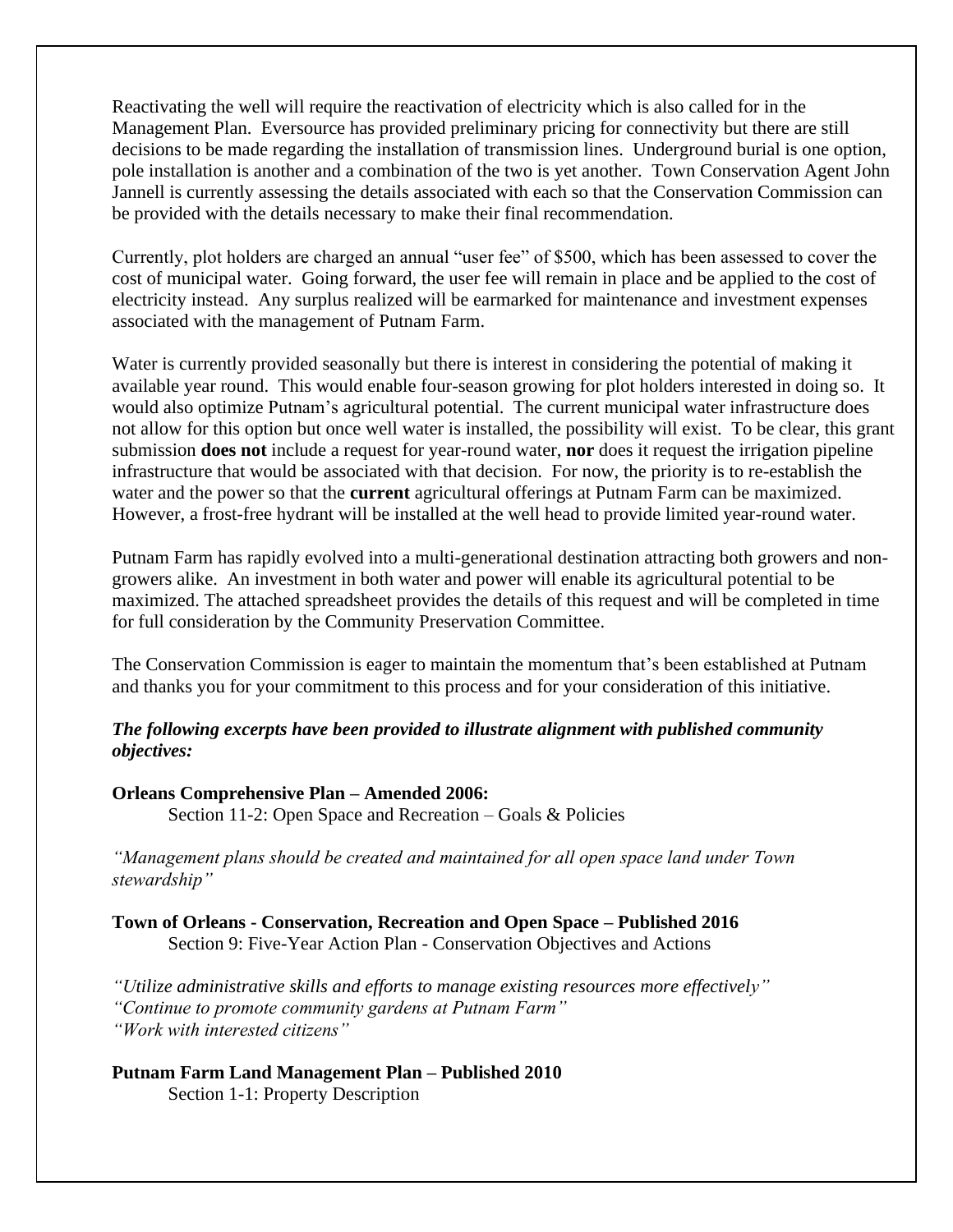*"The Putnam Farm Property, located at 50 Bridge Road, Orleans, Assessors' map 10 lot 1 is owned by the Town of Orleans, under care and control of the Conservation Commission, for the purposes of conservation, agriculture and passive recreation, in perpetuity."* 

Section 1-5: Permitted Uses

*"Walking, nature study including the preservation of trees as in an arboretum, cross country skiing, birding, picnicking, wildlife observation and agriculture"*

Section 3-2-A: Conditions of the Property Relevant to the Purposes of the Management Plan

*"The previous owner installed a well at the property to support the agricultural uses. The management plan proposes to reactivate the water supply to support the agricultural uses"*

*"The management plan proposes to reinstall and activate electrical power to the site to support the agricultural uses"*

Section 3-1: General Information – Alternative Energy Option

*"Passive solar might be allowed under certain conditions"*

Section 3-2-D: Additional Remarks Regarding the Present Condition of the Property

*"Putnam Farm is a very special site to be under public use and control. It is large enough and remote enough to give one a true feeling of former agriculture sites on Cape Cod. On March 30, 2011 the Orleans Historical Commission voted unanimously that Putnam Farm was significant to the history of the Town of Orleans because of its long history of farming and its relationship to Jerimiah's Gutter, the first canal though Cape Cod."*